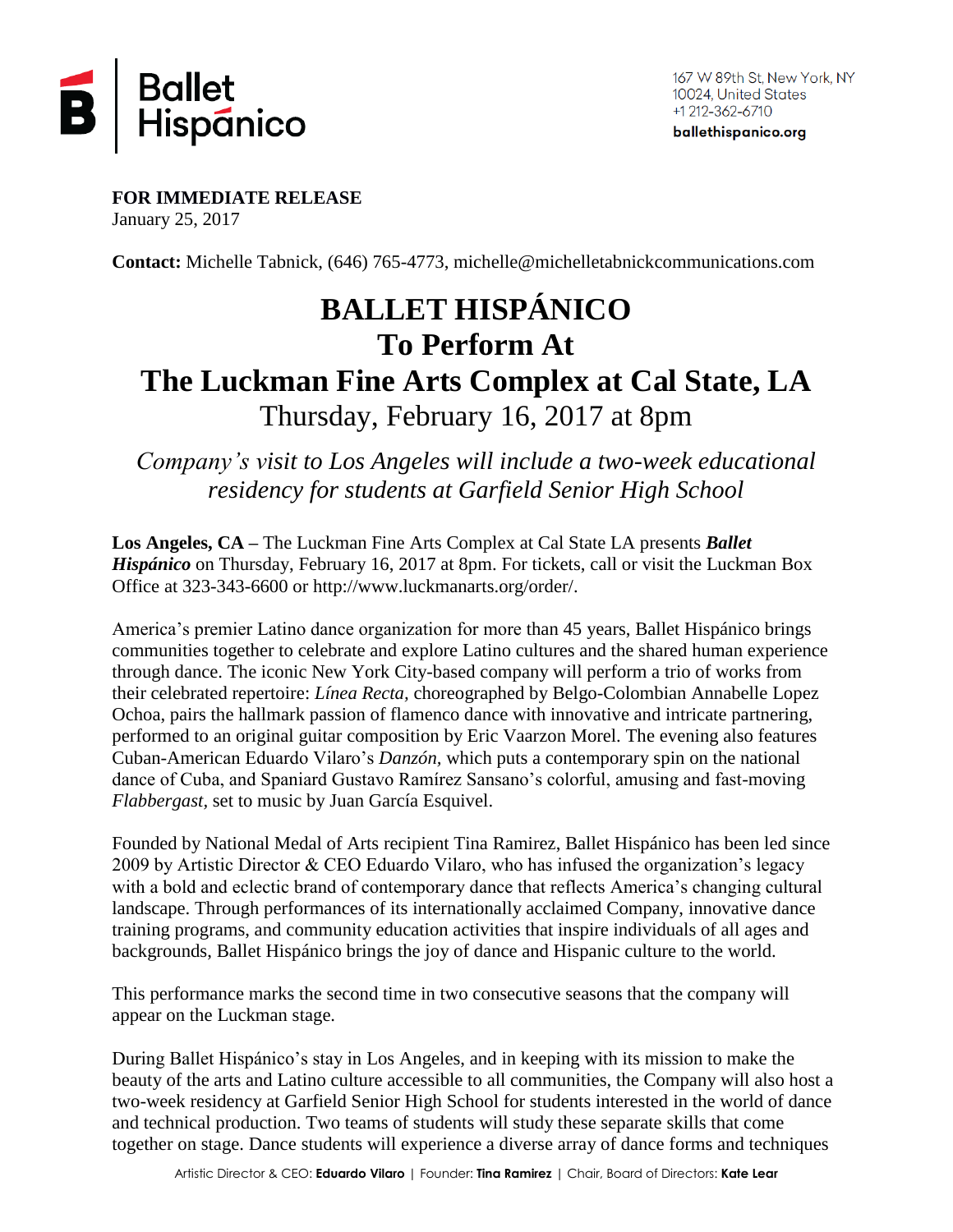with two of the Company's principal dancers, while students studying technical production will immerse themselves in the basics of how to run a stage and design a light plot with Ballet Hispánico Technical Director Joshua Preston.

## **Ballet Hispánico's Luckman Fine Arts Complex Program:**

### *Línea Recta* **(2016) – West Coast Premiere**

#### **Choreography by Annabelle Lopez Ochoa**

From one of today's most sought-after choreographers comes a powerful and resonant work that explores an intriguing aspect of flamenco dance: the conspicuous absence of physical contact between dancers. While maintaining the integrity and hallmark passion of the genre, Belgo-Colombian Annabelle Lopez Ochoa imagines an original and explosive movement language premised upon the theme of communication between the sexes and performed to an original guitar composition by Eric Vaarzon Morel. *Línea Recta* came to fruition through Ballet Hispánico's *Instituto Coreográfico*, an innovative choreography lab program for Latino dance makers.

#### *Danzón* **(2012)**

#### **Choreography by Eduardo Vilaro**

*Danzón* has been called the official dance of Cuba. Having evolved from the Haitian contradance, its history is steeped in the fusion of cultures. But *danzón* is also used throughout Latin America as a term of celebration, a coming together of community and a way of maintaining identity. Fusing Afro-Cuban social dance movements with contemporary and classical dance forms, Eduardo Vilaro has taken this traditional and quintessentially Cuban dance form and reinvented it as a joyous celebration of music and movement.

#### *Flabbergast* **(2001)**

#### **Choreography by Gustavo Ramírez Sansano**

Latin lounge meets spontaneous combustion in this quirky yet joyful piece set to the music of Juan García Esquivel. Inspired by his experience of coming to America for the first time, choreographer Gustavo Ramírez Sansano exposes with humor our stereotypes and preconceived ideas about new and foreign places. *Flabbergast* is dedicated to the choreographer's mother, who taught him how to dance the *bayón*.

**ANNABELLE LOPEZ OCHOA** *(Choreographer*) is a sought-after Belgo-Colombian choreographer that since 2003 has created works for more than 40 companies around the world such as Scapino Ballet, Dutch National Ballet, Djazzex, Geneva Ballet, Royal Ballet of Flanders, Gothenburg Ballet, Pennsylvania Ballet, BalletX, BJM-Danse Montreal, Luna Negra Dance Theater, Ballet National de Marseille, Saarbrucken Ballet, Jacoby & Pronk, Chemnitzer Ballet, Ballet Hispánico, Morphoses Wheeldon Company, Whim W'Him, IncolBallet de Colombia, Finnish National Ballet, Compania Nacional de Danza Madrid, Pacific Northwest Ballet, Scottish Ballet, The Washington Ballet, Ballet Nacional Dominicano, Ballet Saarbrucken, Augsburg Ballet, Ballet Austin, Atlanta Ballet, Grand Rapids Ballet, Ballet Moscow, Ballet Nacional de Cuba, West Australian Ballet, Danza Contemporanea de Cuba, Ballet Nacional Chileno, Ballet Staatstheater am Gartnerplatz Munchen, Ballet Manila, Daniil Simkin Intensio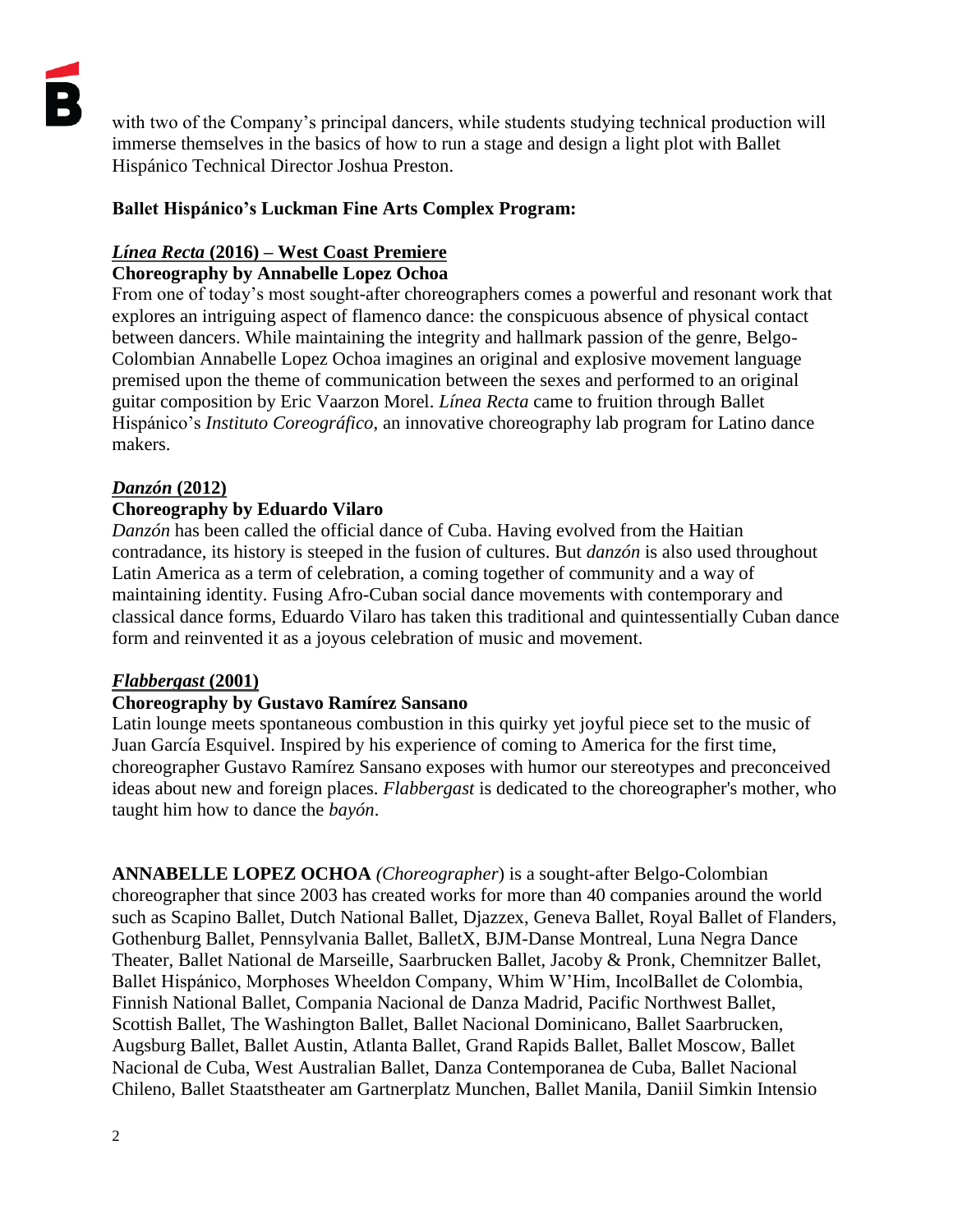

167 W 89th St, New York, NY 10024, United States +1 212-362-6710

ballethispanico.org

Project, Cincinnati Ballet, Silicon Valley Ballet, Joffrey Ballet, English National Ballet and New York City Ballet. In the fall of 2007 she was selected to participate with the prestigious New York Choreographic Institute. *Dance Magazine* named her work *Cylindrical Shadows*, performed by Pacific Northwest Ballet, as one of the highlights of 2012. Her full-length narrative ballet *A Streetcar Named Desire* has been awarded with 'Best Classical Choreography' by the Circle of Critics of the National Dance Award UK, the South Bank Sky Arts Awards for "Best New Production" and has been nominated for an Olivier Award 2012.

**GUSTAVO RAMIREZ SANSANO** (*Choreographer)* was Artistic Director of Luna Negra Dance Theater from 2009-2013, after directing proyectoTITOYAYA in Valencia, Spain for four years. Sansano has been the recipient of numerous awards for his choreography, including first prizes at the Ricard Moragas competition in Barcelona, the Dom Perignon choreographic competition in Hamburg, and at Las Artes Escénicas de la Comunidad Valenciana. He has been commissioned to create works for Compania Nacional de Danza, the Hamburg Ballet, TanzTheaterMünchen, Budapest Dance Theater, National Dance Company Wales, Norrdans, Gyori Ballet, Balletto dell'Esperia, BalletMet, IT dansa, Ballet Junior de Genève, and Nederlands Dans Theater, among others. As a dancer, Sansano performed works by Jacopo Godani, Hans Van Manen, Jiří Kylián, Ohad Naharin, Johan Inger, Paul Lightfoot, Victor Ullate and many more, working for the Ballet Joven de Alicante, Ballet Contemporaneo de Barcelona, Ballet de la Comunidad de Madrid, Nederlands Dans Theater II and Hubbard Street Dance Chicago. Gustavo was chosen by the magazine POR LA DANZA for its 15th anniversary as one of the 'Fifteen Choreographers to Watch.' Dance Magazine featured Luna Negra's artistic director, Gustavo Ramírez Sansano, in its annual '25 to Watch' list 2012, and was named 'Chicagoan of the Year in Arts & Entertainment' by the Chicago Tribune.

**EDUARDO VILARO** joined Ballet Hispánico as Artistic Director in August 2009, becoming only the second person to head the company since it was founded in 1970. In 2015, Mr. Vilaro took on the additional role of Chief Executive Officer of Ballet Hispánico. He has been part of the Ballet Hispánico family since 1985 as a principal dancer and educator, after which he began a ten-year record of achievement as Founder and Artistic Director of Luna Negra Dance Theater in Chicago. Mr. Vilaro has infused Ballet Hispánico's legacy with a bold and eclectic brand of contemporary dance that reflects America's changing cultural landscape. Born in Cuba and raised in New York from the age of six, he is a frequent speaker on the merits of cultural diversity and dance education.

Mr. Vilaro's own choreography is devoted to capturing the spiritual, sensual and historical essence of the Latino cultures. He created over 20 ballets for Luna Negra and has received commissions from the Ravinia Festival, the Chicago Sinfonietta, the Grant Park Festival, the Lexington Ballet and the Chicago Symphony. In 2001, he was a recipient of a Ruth Page Award for choreography, and in 2003, he was honored for his choreographic work at Panama's II International Festival of Ballet. In 2016, he was inducted into the Bronx Walk of Fame.

#### **ABOUT BALLET HISPÁNICO**

Artistic Director & CEO: **Eduardo Vilaro** | Founder: **Tina Ramirez** | Chair, Board of Directors: **Kate Lear** Celebrating over 45 years of bringing individuals and communities together to celebrate and explore Latino cultures, **Ballet Hispánico** is the new expression of American contemporary dance. Led by Artistic Director & CEO Eduardo Vilaro, the Company has produced multifaceted